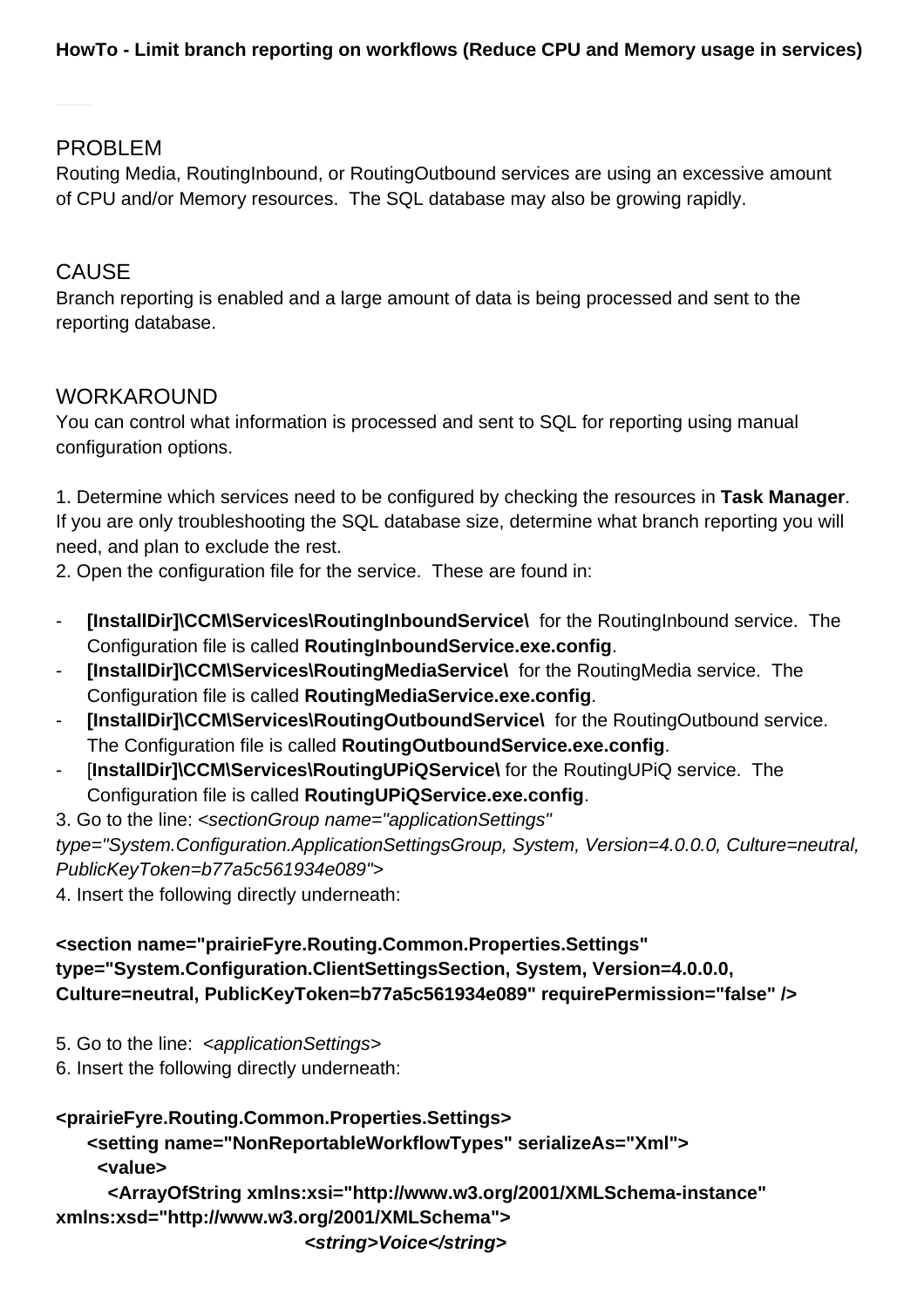**<string>Outbound</string> <string>Media</string> <string>Agent</string> <string>Inqueue</string> <string>EmailInqueue</string> <string>EmailAgent</string> <string>ChatInqueue</string> <string>ChatAgent</string>**

 **</ArrayOfString> </value> </setting> </prairieFyre.Routing.Common.Properties.Settings>**

7. Modify the String entries to list what branch reports you wish to exclude for this service. Simply remove those that you either want to report on, or do not apply to the service being modified. The values have the following meanings and services:

- **Voice:** This excludes **IVR Inbound** workflows. Use this with the **RoutingInbound** service.
- **Outbound:** This excludes **IVR Outbound** workflows. Use this with the **RoutingOubtound** service.
- **Media:** This excludes **InQueue Media** workflows. Use this with the **RoutingMedia** service. (new in MiCC Version 8.0)
- **Agent:** This excludes InQueue **Agent** workflows. Use this with the **RoutingMedia** service. (new in MiCC Version 8.0)
- **Inqueue:** This excludes **InQueue** workflows. Use this with the **RoutingUPiQ** (for Mitel) / **RoutingMedia** (for SIP) services. (SIP is new in MiCC Version 8.0)
- **EmailInqueue:** This excludes **Email InQueue** workflows. Use this with the **RoutingMedia** service.
- **EmailAgent:** This excludes **Email Agent** workflows. Use this with the **RoutingMedia** service. (new in MiCC Version 8.0)
- **ChatInqueue:** This excludes **Chat InQueue** workflows. Use this with the **RoutingMedia** service.
- **ChatAgent:** This excludes **Chat Agent** workflows. Use this with the **RoutingMedia** service. (new in MiCC Version 8.0)
- 8. **Save** the config file.
- 9. **Restart** the service who's config file was modified.
- 10. Repeat steps 2 through 9 for each service you wish to modify.

**NOTE:** This configuration option does not currently allow for the exclusion of Email Outbound or Chat Outbound workflows.

**EXAMPLE:** If you wanted to exclude only Outbound IVR workflow data, the configuration on step 6 would look like the following:

<prairieFyre.Routing.Common.Properties.Settings>

<setting name="NonReportableWorkflowTypes" serializeAs="Xml">

<value>

<ArrayOfString xmlns:xsi="<http://www.w3.org/2001/XMLSchema-instance>" xmlns:xsd="